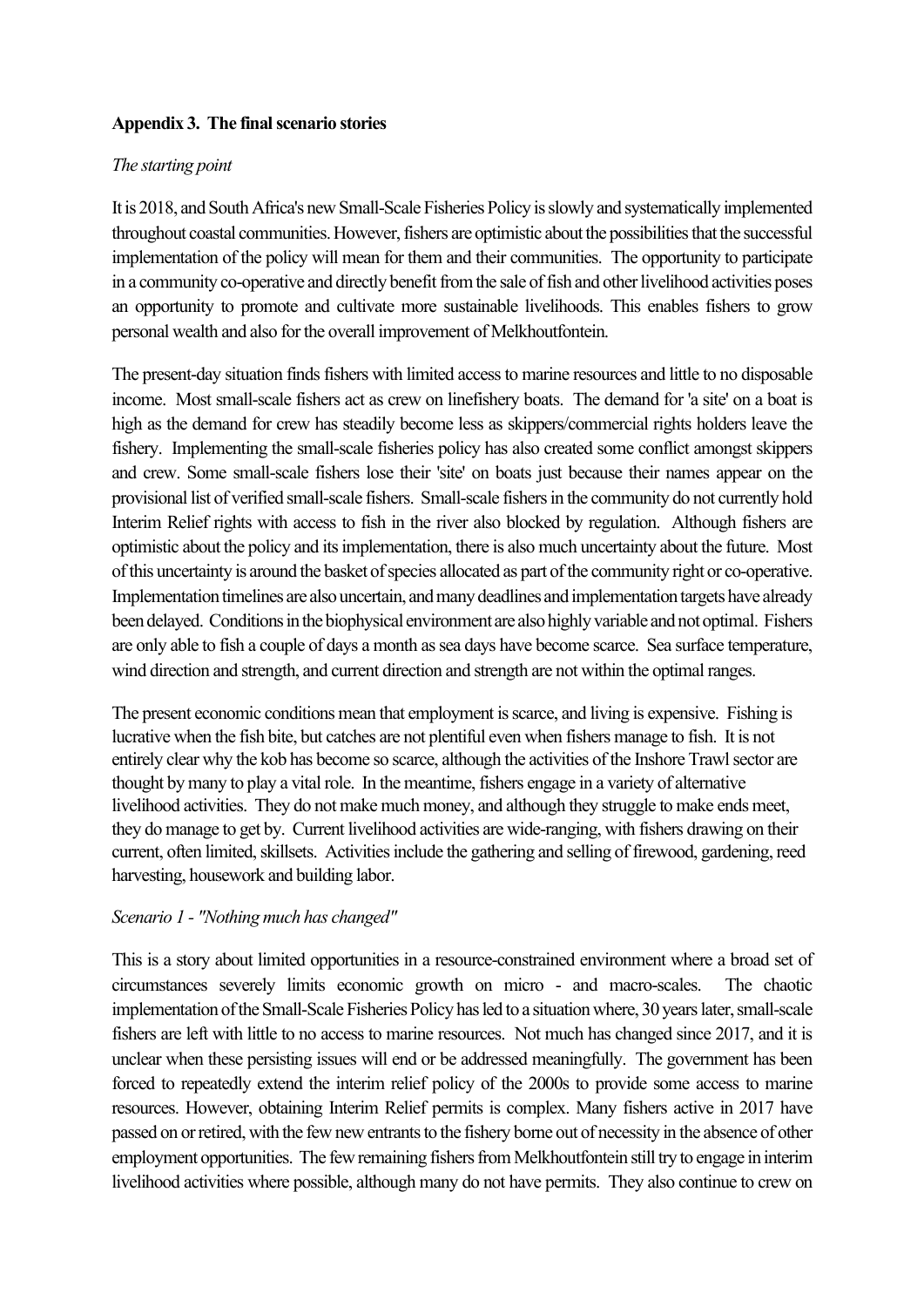linefish boats. However, more fishers require work as crew than there are available 'sites', and most fishers do 'odd' jobs where they can.

Linefish (specifically kob and silvers) catches have continued to decline slowly over the past 30 years. No new commercially viable species have moved into the niche created by the decline of the primary target species. As a result, fishers continue to target kob/silvers when they can, supplementing income with informal activities and employment outside the fishery to sustain basic livelihoods. The weather and climate are highly variable, with the Western Cape becoming increasingly drier over the past 30 years. Although the southern Cape is not impacted as severely as the rest of the province, an increase in population and a highly variable local climate place an additional burden on agriculture and other waterintensive activities. The cost of mitigating the long-term impacts of these climate-driven impacts adds strain to the already struggling provincial and national fiscus, adding pressure to the already struggling economy.

The South African economy has continued to grow slowly, and disposable income is constrained due to low growth and limited local employment opportunities. Nevertheless, Melkhoutfontein has continued to expand due to the government works program (fulfilling housing demand by building RDP housing<sup>1</sup>). Due to the high demand for houses and as the area's population has increased, this long-term project ensured that Melkhoutfontein had grown steadily over the last 30 years to become a fully-fledged town with the necessary infrastructure and services associated with an established rural town. However, investments from residents and private companies remain low, thereby constraining development. In addition, the town struggles with the social ills associated with low socio-economic development levels, such as substance abuse. Therefore, it remains challenging to escape the poverty trap in which most people find themselves.

#### *Scenario 2 - "We will get there –eventually."*

This is a story about cautious optimism. Although fisher attrition rates have been high, implementing the small-scale fisheries policy in 2019 has resulted in the establishment of primary and secondary cooperatives, with new entrants steadily entering the co-operatives as needed. However, prevailing economic conditions at the time of policy implementation mean that fishers never received the initial capital injection needed to get the co-operatives up and running correctly; as a lack of access to fishing gear and funds to acquire and maintain gear being the biggest obstacle to successfully exploiting the community right. Fishers are thus forced to, in addition to limited, small-scale activities, continue crewing on commercial linefish boats. However, employment opportunities on these boats remain limited as there is more available crew than required. The current situation in the southern Cape Linefishery continues as has been for the last 30 years - kob and silver catches are sporadic and are landed when available. Although catches remain relatively low, fishers catch enough fish to 'get by' and while they engage in outside livelihood activities to supplement income; the 'die-hard' fishers do not leave the fishery. However, small-scale fishers can harvest enough resources to feed the family (at the very least), which frees up some income for other activities.

<span id="page-1-0"></span><sup>&</sup>lt;sup>1</sup> RDP housing is a commonly used term for social housing, provided by the South Africa government to poor households.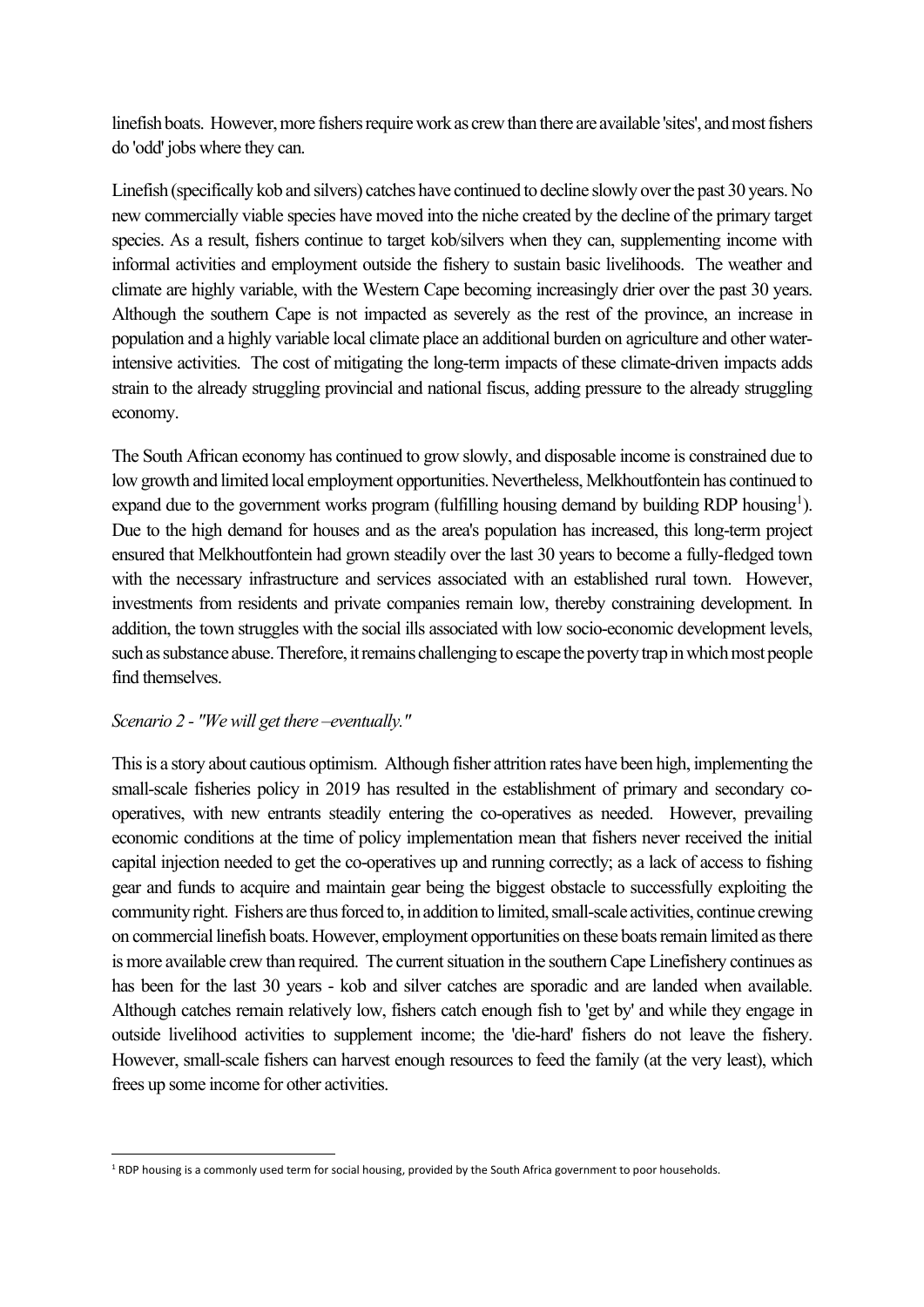The southern Cape weather and climate remain highly variable, with the Western Cape becoming increasing drier over time. However, the southern Cape is not impacted as severely as the rest of the province, although an increase in population and a highly variable local climate place an additional burden on agriculture and other water-intensive activities. In addition, the cost of mitigating the long-term impacts of these climate-driven impacts adds strain to the already struggling provincial and national fiscus, adding pressure to the already struggling economy. As a result, the South African economy has continued to grow slowly, and disposable income is constrained due to low growth and local employment opportunities.

Melkhoutfontein has continued to expand due to the government works program (fulfilling housing demand by building RDP housing). Due to the high demand for houses and as the area's population has increased, this long-term project ensured that Melkhoutfontein has steadily grown to become a fullyfledged town with the necessary infrastructure and services associated with an established rural town. However, investments from residents and private companies remain low, thereby constraining development. Unemployment remains high, and the town struggles with the social ills associated with low socio-economic development levels, such as substance abuse. It remains challenging to escape the poverty trap in which most people find themselves. Fishers' wealth has grown VERY slowly, and while this growth has not led to a sizeable disposable amount of capital, fishers have been able to make small improvements to their living condition.

## *Scenario 3 - "The going is good."*

This is a story about growth and prosperity. Although the small-scale fisheries policy was successfully implemented in 2019, fishers cannot successfully exploit their rights at the scale required to sustain and improve their livelihoods. Cooling on the Agulhas bank has increased upwelling resulting in traditional upwelling associated species such as Yellowtail becoming increasingly abundant. Although other linefish species are available to target in the absence of kob and silver, catches are not big enough to sustain a fishery-derived income. As a result, fishers who wish to continue engaging in fishery activities are forced to seek employment in the growing industrialized fishing sector in the area – either as crew on trawlers or in the fish processing plants.

However, the increase in the availability of commercially exploitable fish was gradual, and fishers could get both their primary and secondary co-operatives up and running. These co-operatives were managed sustainably with the secondary co-operative, focusing on the direct marketing of fish and engaging in alternative livelihood activities in times of fish scarcity. Fishers have thus, over the last 30 years, managed to accumulate capital. Coupled with this, a shift in macroeconomic policy after the 2019 elections has resulted in South Africa experiencing better growth, positively impacting the unemployment rate. The southern Cape weather and climate remain highly variable, with the western Cape becoming increasing drier over time. Pro-active planning from all levels of government means that although there are additional associated costs of mitigating long-term climate-driven impacts, the burgeoning economy means that the government can carry many of the mitigation costs. Better access to capital and funding has resulted in fishers being able to diversify outside the fishery. Most have moved away from engaging in grassroots livelihood activities to set up small business enterprises mainly concerned with service provision. Examples of such business include fixing boats, buying and selling fish (as middlemen), setting up a hair salon, selling tackle and other boating equipment, expanding a current mixed agriculture farm, care provision. Most of these businesses employ at least two/three local community members.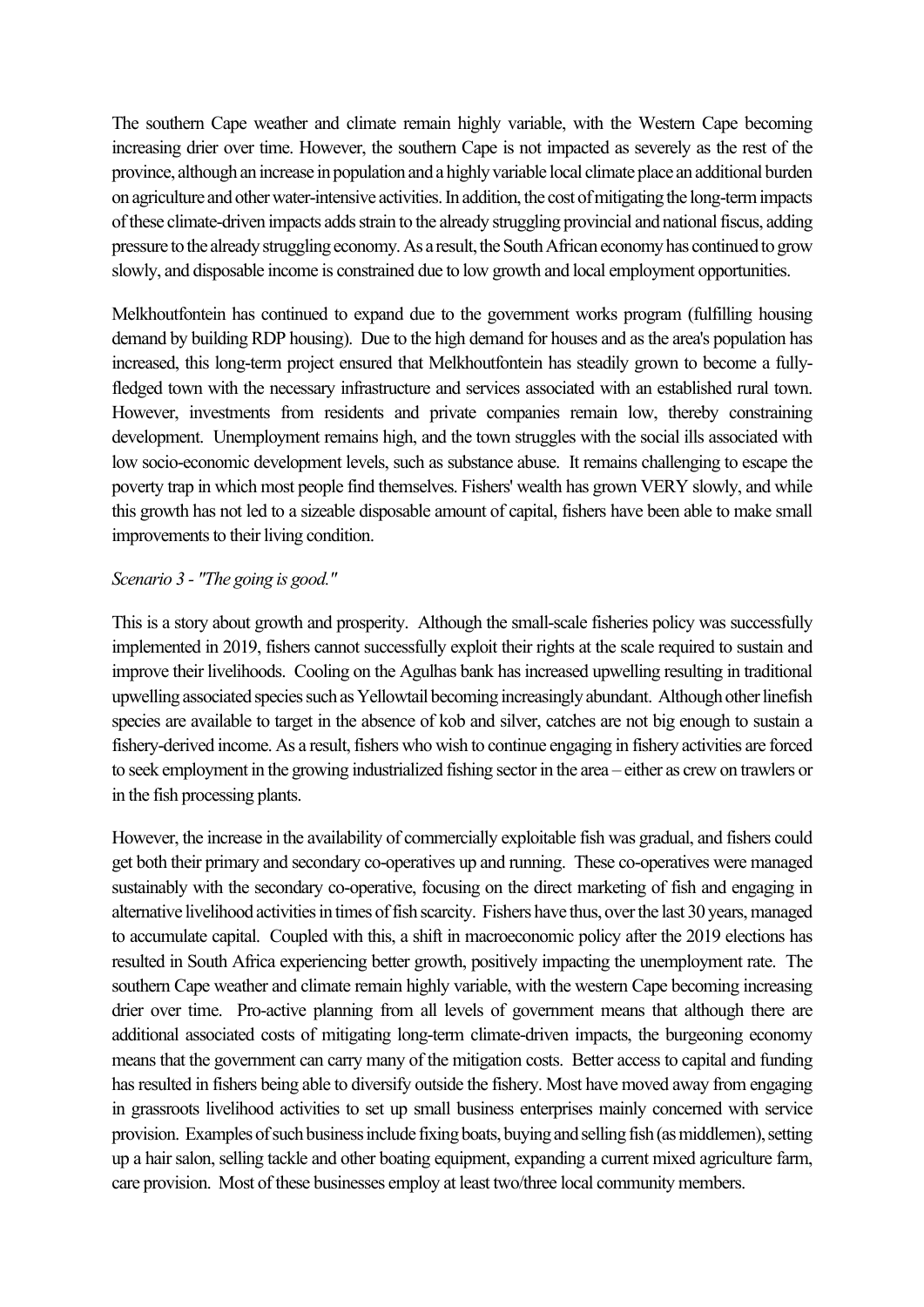The government has continued providing primary housing through the public works project initiated in the 2010s, with all housing requirements being met. As more capital/funding is available in the town, many community members have enough disposable income to improve their homes. As there are more businesses in the town, a formal business district has developed, and the town has increasingly urbanized as infrastructure expanded. Public facilities such as schools have been improved (specifically as higher school fees can be collected). The improvements to the town have led to the migration of people from other towns seeking new opportunities, and tourism to the area has also increased. In general, Melkhoutfontein has seen a steady improvement in socio-economic conditions, resulting in better food security and the well-being of fishers and the town.

## *Scenario 4 – "The future is bright."*

This is a story about growth, prosperity and personal satisfaction. Warming in the Agulhas bank has triggered south (west) ward migration of warm temperate fish species. As a result, line fishers easily changed their target species without significant shifts in strategy and fishery structure. However, the government was proactive in creating an enabling environment to encourage the continued participation of these fishers. Supported by the successful implementation of the small-scale fisheries policy, fishers have been able to sustain and advance livelihoods with their fishery derived as their only and most significant sources of income. Thus, over the last 30 years, Fishers have managed to accumulate enough wealth to engage with various economic activities proactively. Coupled with this, a significant shift in macroeconomic policy after the 2019 elections has resulted in South Africa experiencing significant longterm economic growth resulting in record-low unemployment rates.

The southern Cape weather and climate remain highly variable, with the Western Cape province becoming increasingly drier. However, the southern Cape is not impacted as severely as the rest of the province, although an increase in population and a highly variable local climate place an additional burden on agriculture and other water-intensive activities. With the booming economy, proactive planning means that the government easily bears mitigation and risk aversion costs with projects creating an opportunity for innovation and employment.

Better access to capital and funding has resulted in fishers diversifying inside and outside the fishery. As a result, most have moved away from engaging in grassroots livelihood activities to set up small business enterprises. However, many generational fishers have chosen to remain engaged with fishing-related activities or businesses by planning their livelihood activities around deriving a fishing-related income. For those who opted to keep on fishing, the presence of disposable capital means that they can afford skipper training, boats and related equipment. Thus, they both catch and market their fish while employing crew from the community.

The government has continued providing primary housing through the public works project initiated in the 2010s, with all housing requirements being met. As more capital/funding is available in the town, many community members have enough disposable income to improve the houses allocated to them. As there are more businesses in the town, a formal business district has developed, and the town has increasingly urbanized as infrastructure expanded. Public facilities such as schools have been improved (specifically as more school fees can be collected). The improvements to the towns have led to the